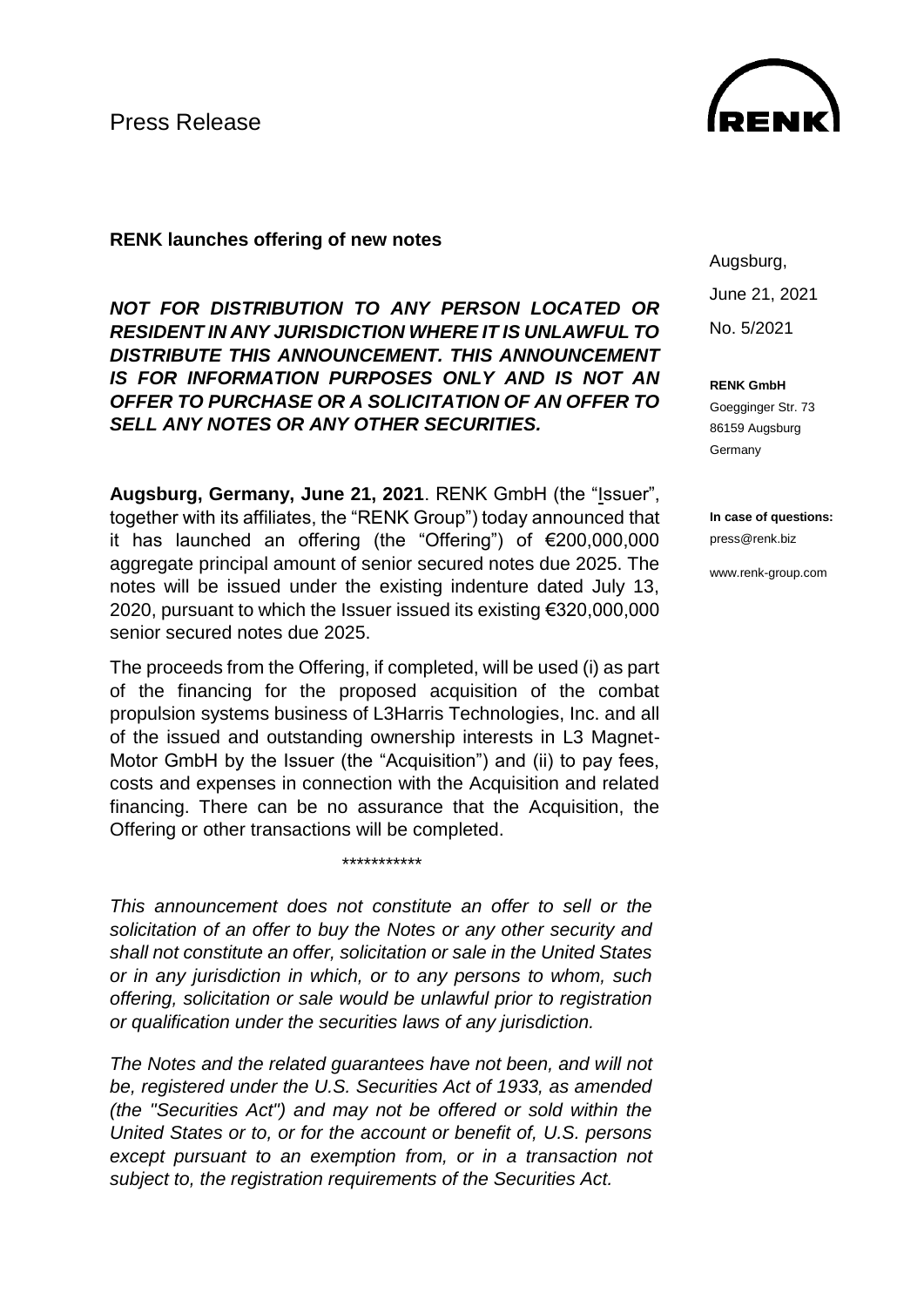Press Release No. 5 **RENK GmbH**

*This announcement may include projections and other "forwardlooking" statements within the meaning of applicable securities laws. Any such projections or statements reflect the current views of the RENK Group about future events and financial performance. The use of any of the words "expect," "anticipate," "continue," "will," "project," "should," "believe," "plans," "intends" and similar expressions are intended to identify forward-looking information or statements. Although the RENK Group believes that the expectations and assumptions on which such forward-looking statements and information are reasonable, undue reliance should not be placed on the forward-looking statements and information because the RENK Group can give no assurance that such statements and information will prove to be correct. Since forwardlooking statements and information address future events and conditions, by their very nature they involve inherent risks and uncertainties.*

*The forward-looking statements and information contained in this announcement are made as of the date hereof and the RENK Group undertakes no obligation to update publicly or revise any forward-looking statements or information, whether as a result of new information, future events or otherwise, unless so required by applicable securities laws. Within the United Kingdom, this announcement is directed only at persons having professional experience in matters relating to investments who fall within the definition of "investment professionals" in Article 19(5) of the Financial Services and Markets Act 2000 (Financial Promotion) Order 2005 ("relevant persons"). The investment or investment activity to which this announcement relates is only available to and will only be engaged in with relevant persons and persons who receive this announcement who are not relevant persons should not rely or act upon it.*

*Manufacturer target market (MiFID II product governance; UK MiFIR product governance) is eligible counterparties and professional clients only (all distribution channels). No PRIIPs or UK PRIIPs key information document (KID) has been prepared as not available to retail investors in EEA or the United Kingdom, respectively.*